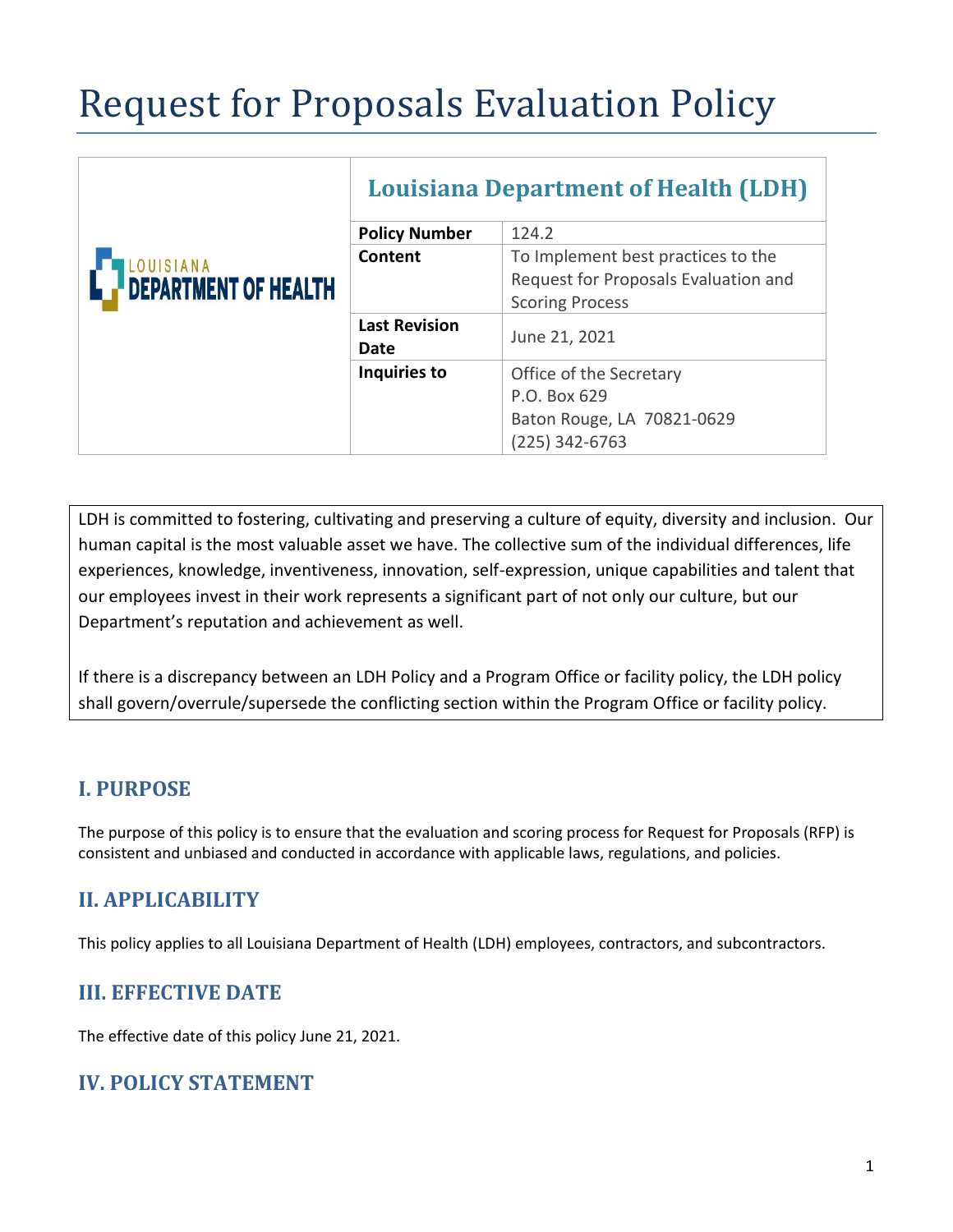The Evaluation Process Guidelines (Attachment 1) set forth procedures to be followed when evaluating and scoring proposals submitted in response to an RFP issued by LDH. Variations from these guidelines may be allowed when approved in writing by the Bureau of Legal Services.

## **V. RESPONSIBILITIES**

LDH employees shall follow the Evaluation Process Guidelines (Attachment 1) and comply with the Confidentiality and Conflict of Interest Statement (Exhibit A), Certification for the Receipt of Electronic Version of Proposals (Exhibit B), Guidelines for On-Site Presentations/Demonstrations (Exhibit C), and Best and Final Offer Guidelines (Exhibit E) when evaluating and scoring proposals in response to an RFP.

- 1) Throughout the procurement process, LDH employees issuing any email or other written correspondence related to an RFP shall include the tag designated for that procurement in the subject line. The tag shall be an abbreviation of the RFP name and the year the RFP will be issued. (Example: MCO RFP\_2021)
- 2) The *RFP Coordinator*, or designee, shall:
	- a) Consult with the Bureau of Legal Services when in doubt or as otherwise required by this policy.
	- b) Coordinate all communications between the Evaluation Team and authorized Subject Matter Experts (SMEs).
	- c) Prior to any communications, ensure that the Confidentiality and Conflict of Interest Statement has been signed by the SME.
	- d) Coordinate the receipt and initial review of all proposals to determine if they were submitted properly and meet minimum administrative and mandatory requirements set forth in the RFP (received on time, proper number of copies, signed certification statement, etc). Development of a check list to document this review is recommended.
	- e) For proposals containing confidential information, review to determine if the "confidential" designations are appropriate in accordance with the RFP. Obtain legal guidance if any questions or concerns.
	- f) Provide the evaluators, and SME(s) when applicable, with an electronic and/or hard copy of each technical proposal to be reviewed. NOTE: SME(s) may also require a copy of the RFP, and other applicable guidelines where appropriate, to ensure a full understanding of the context of any assistance sought by the Evaluation Team.
- 3) The *Bureau of Legal Services* shall:
	- a) Serve as legal advisors to the agency for the requirements and legality of the RFP content, ensure the scoring criteria is defensible, and that the award documents and procurement files are complete.
	- b) Serve as legal advisorsto the RFP Coordinator and the Evaluation Teamthroughout the solicitation, evaluation, award, negotiation, and contract development process.
	- c) Review and provide written approval of the Evaluation Tool, review all changes, requests, correspondence, and communications with regards to the RFP process, including, but not limited to: amendments and addendums, changes to the scoring criteria and methodology, and requests for clarification.
	- d) Review composition of the Evaluation Team and requestsfor a SME to confirm no conflict of interest concerns.
	- e) Assist the RFP Coordinator with LDH's response to any and all questions received from OSP after the RFP Award Recommendation has been submitted for review and concurrence for RFPs not utilizing Medicaid funds.
- 4) For RFPs utilizing Medicaid funds,<sup>1</sup> the *Medicaid Procurement Attorney*, or designee, shall:
	- a) Serve as a legal advisor to the RFP Coordinator and the Evaluation Team throughout the solicitation, evaluation, award, negotiation, and contract development process.

<sup>&</sup>lt;sup>1</sup> Any procurements for which federal financial participation (FFP) will be claimed.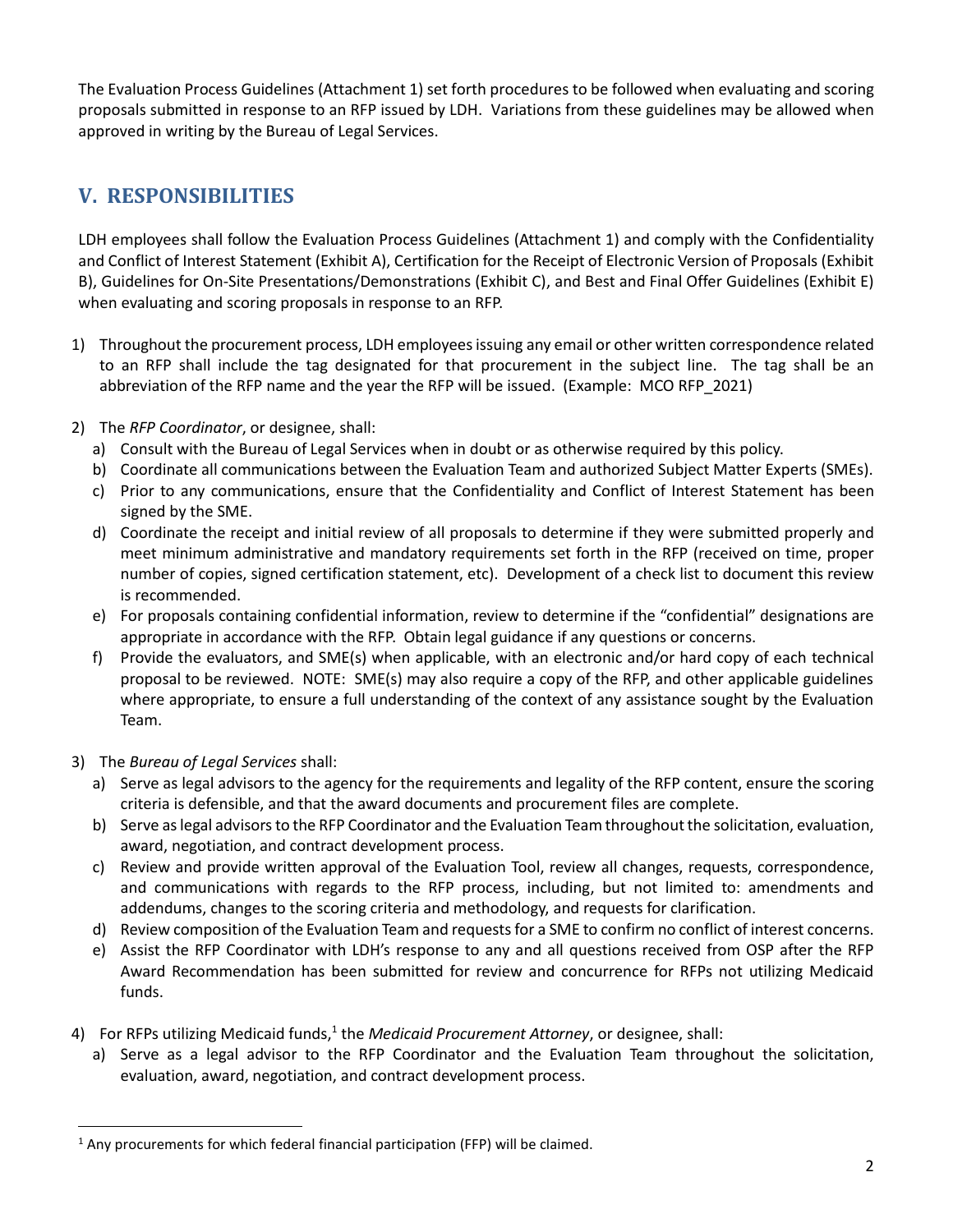- b) Coordinate the review and provide written approval of the Evaluation Tool review all changes, requests, correspondence, and communications with regards to the RFP process, including, but not limited to: amendments and addendums, changes to the scoring criteria and methodology, and requests for clarification.
- c) Review composition of the Evaluation Team and requests for a SME to confirm no conflict of interest concerns.
- d) Attend the pre-proposal conference, RFP evaluation kickoff meeting, Consensus Evaluation and Scoring meeting(s), and on-site presentations/demonstrations.
- e) Assist the RFP Coordinator with LDH's response to any and all questions received from OSP after the RFP Award Recommendation has been submitted for review and concurrence.
- 5) The *Statewide Program Manager for Contracts* (SPM), or designee, shall:
	- a) Cooperate and provide assistance to the RFP Coordinator, Evaluation Team Leader, Bureau of Legal Services, Medicaid Procurement Attorney, OSP, and the agency leadership to ensure a timely and effective solicitation, evaluation, and award process.
	- b) Monitor the consensus evaluation and scoring process.
	- c) Attend the pre-proposal conference, RFP evaluation kickoff meeting, Consensus Evaluation and Scoring meeting(s), and on-site presentations/demonstrations.
	- d) The RFP Coordinator or the SPM may request assistance and support from OSP, where applicable.
- 6) The *OSP representative(s)* may be invited to attend the pre-proposal conference and Consensus Evaluation and Scoring meeting(s), on-site presentations/demonstrations, and any other matters regarding the consensus evaluation and scoring process.

## **VI. REFERENCES**

Attachment 1: Evaluation Process Guidelines

#### EXHIBITS:

Exhibit A: Confidentiality and Conflict of Interest Statement Exhibit B: Certification for the Receipt of Electronic Version of Proposals Exhibit C: Guidelines for On-site Presentations / Demonstrations Exhibit D: Individual or Group Evaluation Notes form Exhibit E: Best and Final Offer Guidelines

### **VII. REVISION HISTORY**

| Date                          | <b>Revision</b>                |
|-------------------------------|--------------------------------|
| <sup>1</sup> January 29, 2019 | Policy created                 |
| June 21, 2021                 | <b>Policy Revised</b>          |
| August 16, 2021               | Attachment $1 -$ Section 7 (a) |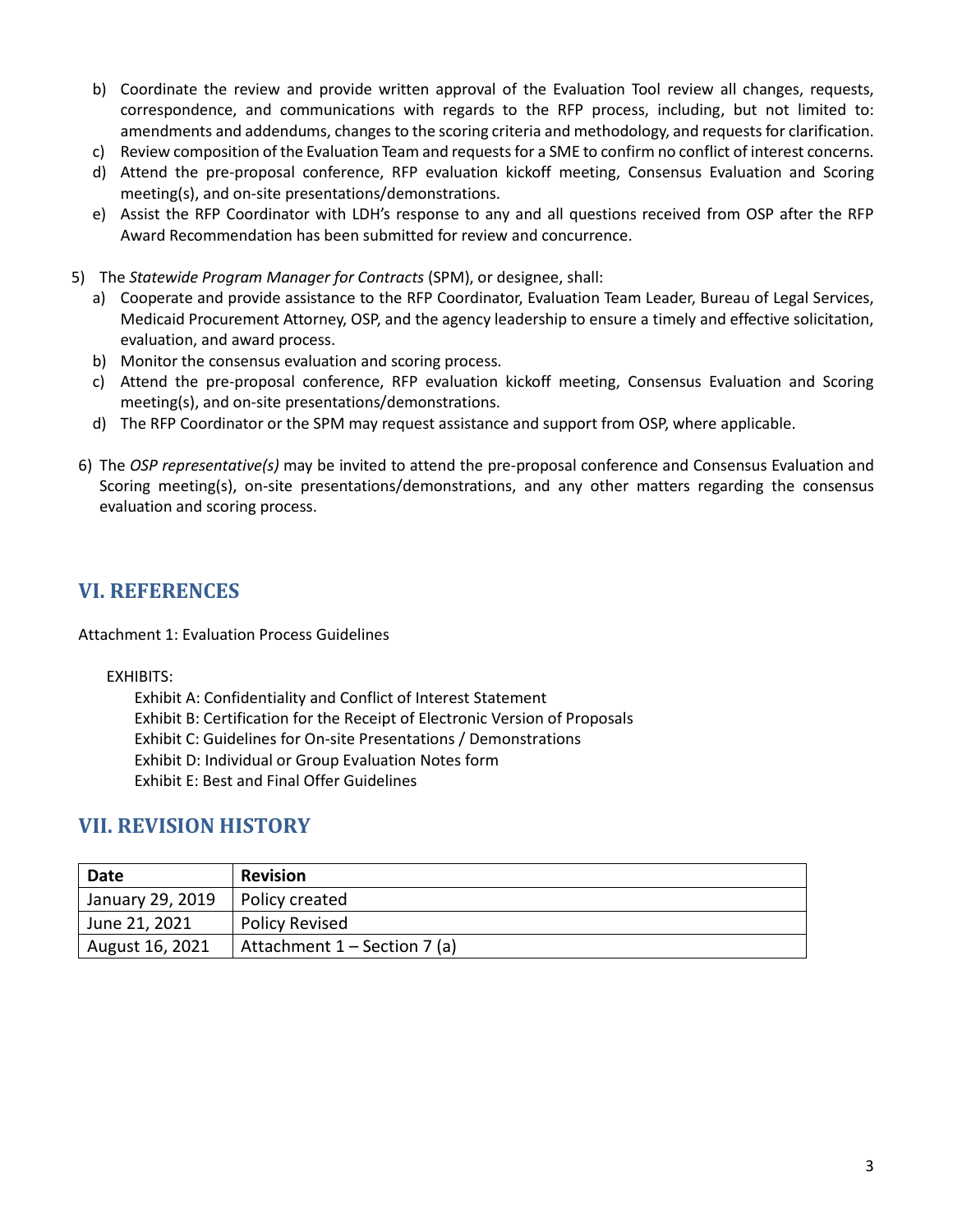# **Evaluation Process Guidelines**

The guidelines set forth below are to be followed when evaluating and scoring proposals submitted in response to any Request for Proposals (RFP) issued by the Louisiana Department of Health (LDH). Variations from these guidelines may be allowed when approved in writing by the Bureau of Legal Services (LDH Legal).

The goals of the evaluation process are to: 1) ensure fairness and objectivity in the evaluation and scoring of proposals; and 2) ensure the contract is awarded to the proposer submitting the proposal most advantageous to the State, taking into consideration price and the other evaluation factors set forth in the RFP.

#### **1) Evaluation Team Formation and Initial Activities**

- **a)** The members of the Evaluation Team should be selected at the same time the RFP is being drafted to allow their input in defining the needs and evaluation criteria. While each evaluator should have some knowledge of the RFP's subject matter, he/she does not need to be knowledgeable in every aspect of the RFP. The number of individuals on the Evaluation Team should be limited to the minimum required to accomplish its purpose. The recommended size is 3-5 members, but for some projects, the agency may determine that a larger Evaluation Team is necessary. The Evaluation Team may be composed of subset teams, with each subset team assigned a section of the RFP to review and evaluate.
- **b)** After it is formed, the Evaluation Team should promptly select an Evaluation Team Leader. For an Evaluation Team composed of subset teams, each subset team may select an Evaluation Team Leader.
- **c)** Each member of the Evaluation Team shall sign the Evaluation Process Guidelines, Confidentiality and Conflict of Interest Statement (Exhibit A), and Certification for the Receipt of Electronic Version of Proposals (Exhibit B), all signed documents must be provided to the RFP Coordinator before receiving a copy of the technical proposals to be evaluated.
- **2) Subject Matter Expert (SME)** is a non-scoring participant that serves in an advisory capacity to provide clarification and subject matter expertise during the evaluation process in support of the Evaluation Team making their determination. Such input may include, but not be limited to, analysis of Proposer financial statements or review of technical requirements.
	- **a)** The Evaluation Team may engage a SME to provide clarification or understanding of any section of the RFP. Consult with LDH Legal with any questions.
	- **b)** SMEs shall have no personal, financial, or economic interest in the RFP or other conflict of interest and shall sign a Confidentiality and Conflict of Interest Statement (Exhibit A) prior to participating in the evaluation process.
	- **c)** SMEs shall not advise on any decision of the Evaluation Team to arrive at a specific score.
	- **d)** SMEs shall not communicate with an evaluator regarding the RFP except during Consensus Evaluation and Scoring meetings with ALL members of the Evaluation Team present.
	- **e)** A non-state employee who is contracted to serve as a SME shall limit his advice to the content of the RFP only.
	- **f)** SMEs shall respond to questions asked by the Evaluation Team.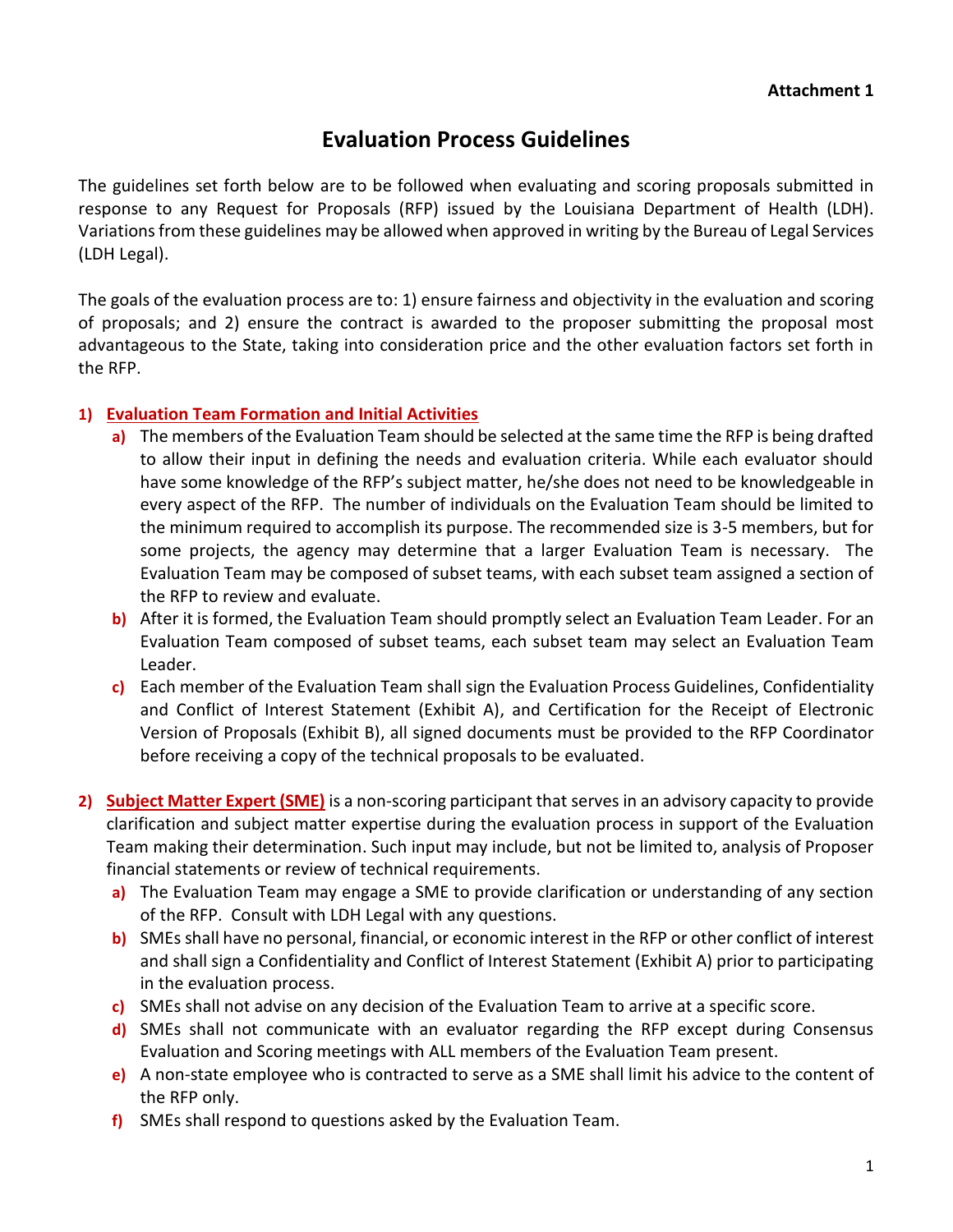- **3) Evaluation Monitor** is an impartial, independent third party who oversees the conduct of the evaluation process and provides an opinion at the conclusion of the evaluation on the extent to which the process was fairly conducted, consistent with the process detailed within the RFP, and in keeping with LDH's procurement policies and requirements.
	- **a)** An evaluation monitor may be engaged for high profile, high risk, or complex procurement requirements or where LDH seeks additional assurance that the evaluation process is conducted appropriately.
	- **b)** The Statewide Program Manager for Contracts (SPM) may serve as an evaluation monitor.
	- **c)** The Evaluation Monitor shall halt any proceedings and consult with LDH Legal and/or OSP at any time during the evaluation process.

### **4) Conflict of Interest**

- **a)** Any other LDH employee, including but not limited to the RFP Coordinator, LDH Legal, the SPM, or observer shall sign a Confidentiality and Conflict of Interest Statement (Exhibit A) prior to participating in the evaluation process.
- **b)** OSP is responsible for ensuring that OSP staff assigned to assist LDH has no conflict of interest or personal, financial, or economic interest in the RFP.

#### **5) Preparation for the Evaluation and Scoring Process**

- **a)** The RFP Coordinator should hold an evaluation kickoff meeting prior to the deadline for receipt of proposals to provide guidance to the Evaluation Team regarding the evaluation and scoring process. Attendees should include: RFP Coordinator, Evaluation Team, LDH Legal, SPM, SME(s), and OSP. NOTE: Separate indoctrination may be required for SME(s) identified once the evaluation process begins.
- **b)** Prior to receiving the proposals to be evaluated, the evaluators shall familiarize themselves with the released RFP and **all** issued amendments & addendums, including the "Summary of Questions and Answers".
- **c)** The RFP Coordinator, and a witness, should open the proposals at the established date, time and location and document this information. Then, the RFP Coordinator shall review each proposal received to determine whether it meets the minimum administrative and mandatory requirements set forth in the RFP.
- **d)** Thereafter, the RFP Coordinator shall provide the Evaluation Team members with a copy of each technical proposal to be evaluated. **The Evaluation Team should not have access to the cost proposals.**
- **e)** The Evaluation Team members shall complete an independent and impartial review of every proposal prior to the first Consensus Evaluation and Scoring meeting and be prepared to discuss strengths and weaknesses of each proposal during the Consensus Evaluation and Scoring meeting(s). Proposals shall be evaluated against RFP requirements only.
- **f)** An evaluator may take notes, if necessary. **(Notes taken become an official record of the RFP)**
	- **i)** If notes are taken, the evaluator must:
		- **(1)** Use the Individual or Group Evaluation Notes form (Exhibit D) and include the RFP number, RFP Title, Proposer's name, date reviewed, and the evaluator's name at the top of each page.
		- **(2)** Save the notes and turn them in to the RFP Coordinator at the end of the next Consensus Evaluation and Scoring meeting. Any and all notes become part of the RFP file.
		- **(3)** Type or write legibly.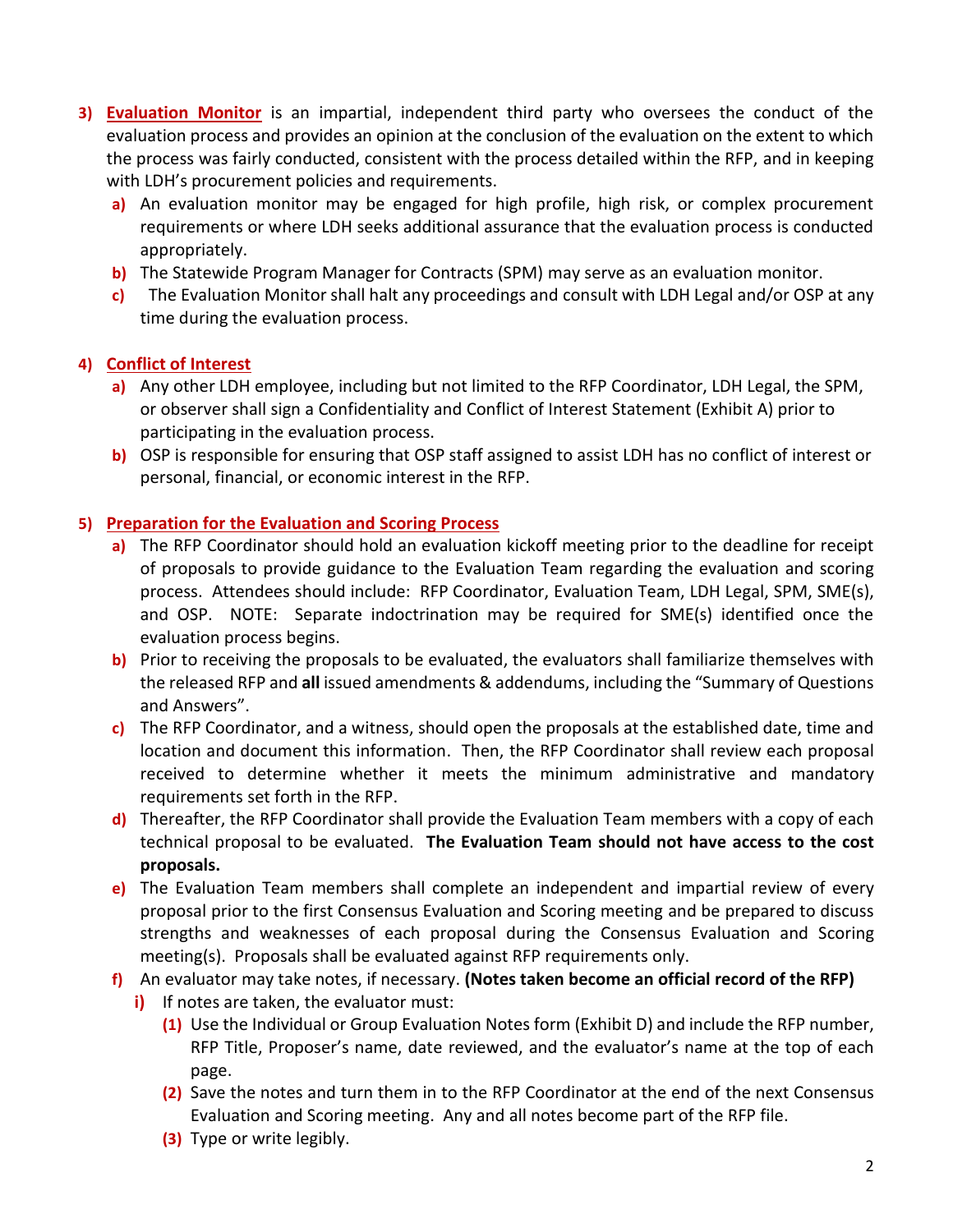- **(4)** Use only appropriate wording (for example, no slang or unclear abbreviations/acronyms).
- **(5)** Highlight significant points in the proposals (for example, strengths/weaknesses) and note any questions they would like to discuss in the Consensus Evaluation and Scoring meeting(s).
- **(6)** "Sticky notes" or any other type of similar removable paper shall not be used to take notes.
- **ii)** One method of individual note taking that has been successfully utilized is the P/M/Q/I method. Using this method, evaluators mark their individual comments with one of the four letters, which represent the following:
	- **(1)** P (Positive): Indicates what the evaluator sees as a strength.
	- **(2)** M (Minus): Indicates what the evaluator sees as a weakness.
	- **(3)** Q (Question): Indicates what the evaluator is uncertain about the information presented.
	- **(4)** I (Interesting): Indicates what the evaluator finds in the information to be interesting (i.e. when proposal provides an innovative approach or solution – "outside the box").
- **iii)** The evaluators must not score the proposals in their individual notes, as the scoring must be done in the Consensus Evaluation and Scoring meeting(s).

#### **6) Consensus Evaluation and Scoring Meetings**

- **a)** The Evaluation Team Leader or RFP Coordinator shall organize the Consensus Evaluation and Scoring meeting(s) and give sufficient notice to allow the Evaluation Team members to make necessary arrangements to attend. The agenda should include the date, time, and location of the meetings.
- **b)** A virtual meeting tool may be used to conduct the Consensus Evaluation and Scoring meetings.
	- **i)** The virtual meeting tool must allow the host to control who is present in the meeting and allow for "locking" the meeting to prevent unauthorized entry to the meeting.
	- **ii)** For virtual Consensus Evaluation and Scoring meetings, attendees shall meet via video conference.
	- **iii)** The RFP Coordinator should be responsible for monitoring the attendees during the entire meeting. Monitoring is needed to ensure, to the extent reasonably possible, there are no others listening in on the meeting, everyone is present and paying attention, and distractions are limited (TV, children, and/or pets).

#### If using Zoom:

- $\circ$  Once the meeting has started and all evaluators and observers are present, the RFP Coordinator or Evaluation Team Leader shall lock the meeting. If anyone disconnects for any reason, the meeting must be unlocked to allow that individual back in. Once everyone is present again, the meeting must be re-locked.
- $\circ$  If there are any uninvited attendees present, the host must immediately remove them from the meeting. This includes unidentified phone numbers.
- o **Ensure the following settings are turned off (this requires logging into your account on Zoom.com):**
	- Private chat (everyone must be present for all discussions)
	- Virtual background (to ensure no one else is present)
- **c)** Attendance at Consensus Evaluation and Scoring meetings shall be limited to the members of the Evaluation Team, RFP Coordinator, LDH Legal, OSP, and SPM, and authorized SME(s).
- **d)** Each evaluator and SME must certify in writing that the virtual evaluation meeting(s) was conducted confidentially.
- **e)** The Evaluation Team shall discuss the results of their independent and impartial review, review and evaluate the proposals as a group, and score the proposals during Consensus Evaluation and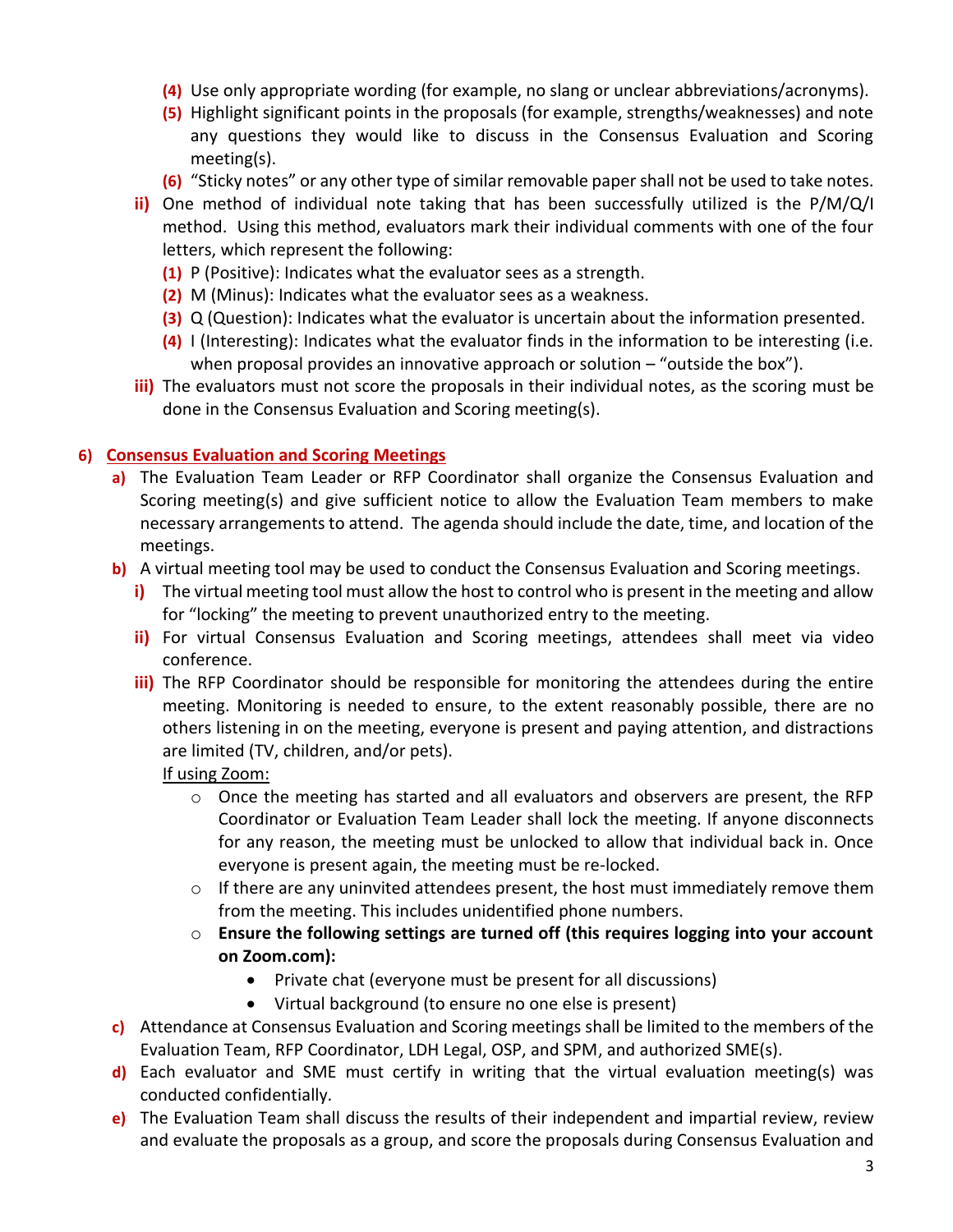Scoring meetings. Evaluation Team members shall be present for the duration of all Consensus Evaluation and Scoring meetings.

- **f)** The Evaluation Team Leader or RFP Coordinator shall facilitate the Consensus Evaluation and Scoring meetings and document attendance, methodology of review, and evaluation and scoring results for each proposal reviewed.
- **g)** During in person Consensus Evaluation and Scoring meetings:
	- **i)** The Evaluation Team Leader or RFP Coordinator should have access to only the equipment and/or electronic devices necessary to facilitate the meeting and document attendance, methodology of review, and evaluation and scoring results for each proposal reviewed.
	- **ii)** The Evaluation Team members should not have access to cell phones, tablets, laptops, or other electronic devices.

#### **7) Consensus Evaluation and Scoring Methodology**

- **a)** The Evaluation Team shall use the evaluation tool approved by LDH Legal and OSP and strictly follow the evaluation methodology and criteria published within the RFP. Any subsequent modifications to the evaluation tool must be reviewed and approved in writing by LDH Legal and OSP prior to the deadline for receipt of proposals. If at any time during the evaluation process, a concern arises relative to the approved evaluation tool, the process shall be halted and the concern be brought to the attention of LDH Legal. Evaluation shall not proceed until all approvals are received.
- **b)** All proposals must be evaluated in the same manner, by the same people, utilizing the same process. Once the first Consensus Evaluation and Scoring meeting begins, there should be no change to the membership of the Evaluation Team. If the absence of an Evaluation Team member is unavoidable, the Evaluation Team Leader must consult with LDH Legal for guidance.
- **c)** During the Consensus Evaluation and Scoring meetings, the Evaluation Team must identify the strengths and weaknesses of each proposal; evaluate each proposal for responsiveness to the RFP and associated risks, if any; and identify clarifications and deficiencies of each proposal, if any.
- **d)** The Evaluation Team must evaluate each proposal against the criteria in the RFP, and must not compare a proposer's response to any response submitted by another proposer.
- **e)** The Evaluation Team should evaluate on a section-by-section basis across all proposals.

For example, the Evaluation Team evaluates Proposal A against the first item in the evaluation tool. After the evaluation of Proposal A against the first item in the evaluation tool is complete, the Evaluation Team evaluates Proposal B against the first item in the evaluation tool. After the evaluation of Proposal B against the first item in the evaluation tool is complete, the Evaluation Team repeats the process until all proposals have been evaluated against the first item in the evaluation tool. Then, starting the process over, the Evaluation Team evaluates all proposals against the second item in the evaluation tool and so on. It is recommended that the order of the evaluation of proposals be randomized to reduce bias in the evaluation process.

**f)** The Evaluation Team Leader should encourage open discussions and questions among members of the Evaluation Team. Open debate about a proposer's statement or response is encouraged to help ensure nothing proposed in response to a requirement is overlooked. The most important factor in assigning a final consensus score to any item is that the score accurately reflects the merits and value of the proposal for that item.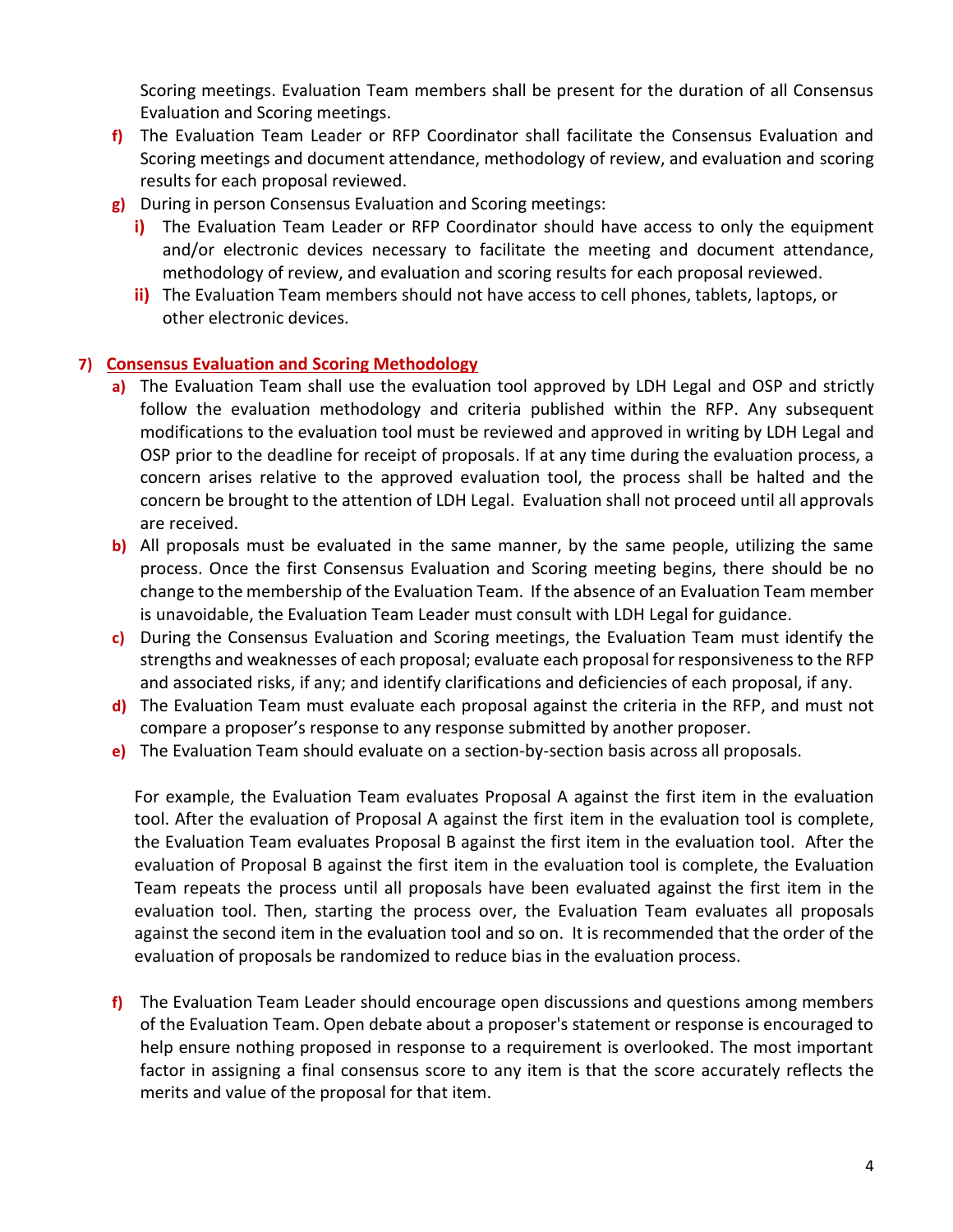- **g)** Once the Evaluation Team has arrived at an initial consensus score for an item in the evaluation tool, the Evaluation Team Leader or RFP Coordinator shall capture the consensus score on the evaluation tool along with any strengths and weaknesses identified for the item. A narrative explanation is required for proposals that either exceed an RFP requirement, meet or exceed a desirable specification, do not meet the RFP requirement, do not answer the RFP requirement, or provide insufficient detail.
	- **i)** Financial statements submitted by proposers in response to an RFP should be reviewed by a contracted CPA. Contact the SPM for information about the current CPA contract(s).
		- **(1)** The CPA shall sign a Confidentiality and Conflict of Interest Statement (Exhibit A) prior to receiving a copy of the proposer's financial statements.
		- **(2)** The CPA shall receive a copy of each proposer's financial statements and a copy of the RFP.
		- **(3)** The CPA shall provide a detailed summary report to the Evaluation Team regarding each proposer's financial stability as it relates to the RFP.
		- **(4)** The Evaluation Team shall consider the detailed summary report when determining each proposer's strengths and weaknesses.
- **h)** After the technical evaluations, financial statement review, and determination of responsibility in accordance with LAC 34:V.2536 has been conducted and initial scoring is complete, the Evaluation Team may conduct an on-site presentation/demonstration, if it is indicated in the RFP's schedule of events. An on-site presentation/demonstration is a means for proposers to clarify or explain one or more areas of their proposals, to view a demonstration of the proposers' system or solution, or to obtain information that may differentiate between competitive proposals with similar scores. See Guidelines for On-site Presentations/Demonstrations (Exhibit C)
- **i)** Proposers must receive a minimum of fifty percent (50%) of the total available points in the technical categories to be considered responsive to the RFP. Proposals not meeting the minimum score shall not proceed further to the evaluations for Louisiana Hudson/Veteran Initiative and cost.

#### **j) Louisiana Hudson/Veteran Initiative Evaluations –**

- **i)** The Evaluation Team shall evaluate each proposal and determine the total value of scope overlap/duplication among the certified Hudson/Veteran Initiative small entrepreneurship subcontractors identified in each proposal. This determination should be based upon the detailed description of the subcontracted work to be performed and the anticipated dollar value of the subcontracts.
- **ii)** The Evaluation Team Leader or RFP Coordinator shall document the certified Hudson/Veteran Initiative small entrepreneurship information for the proposer and subcontractor(s) and the total value of scope overlap/duplication, as determined by the Evaluation Team, on the Hudson/Veteran RFP Points Worksheet.
- **iii)** The RFP Coordinator shall document the proposed cost on the Hudson/Veteran RFP Points Worksheet only after the certified Hudson/Veteran Initiative small entrepreneurship information for the proposer and subcontractor(s) and the total value of scope overlap/duplication, as determined by the Evaluation Team, have been documented.
- **k)** The person identified in the RFP or the RFP Coordinator, if it is not specified in the RFP, shall compute the cost scores using the evaluation tool approved by LDH Legal and OSP.
- **l)** The Evaluation Team or the person responsible for computing the cost scores may request clarification regarding any specific aspect of a proposal via the RFP Coordinator.
	- **i)** Clarifications are used for the sole purpose of eliminating minor irregularities, informalities, or apparent clerical mistakes in a proposal.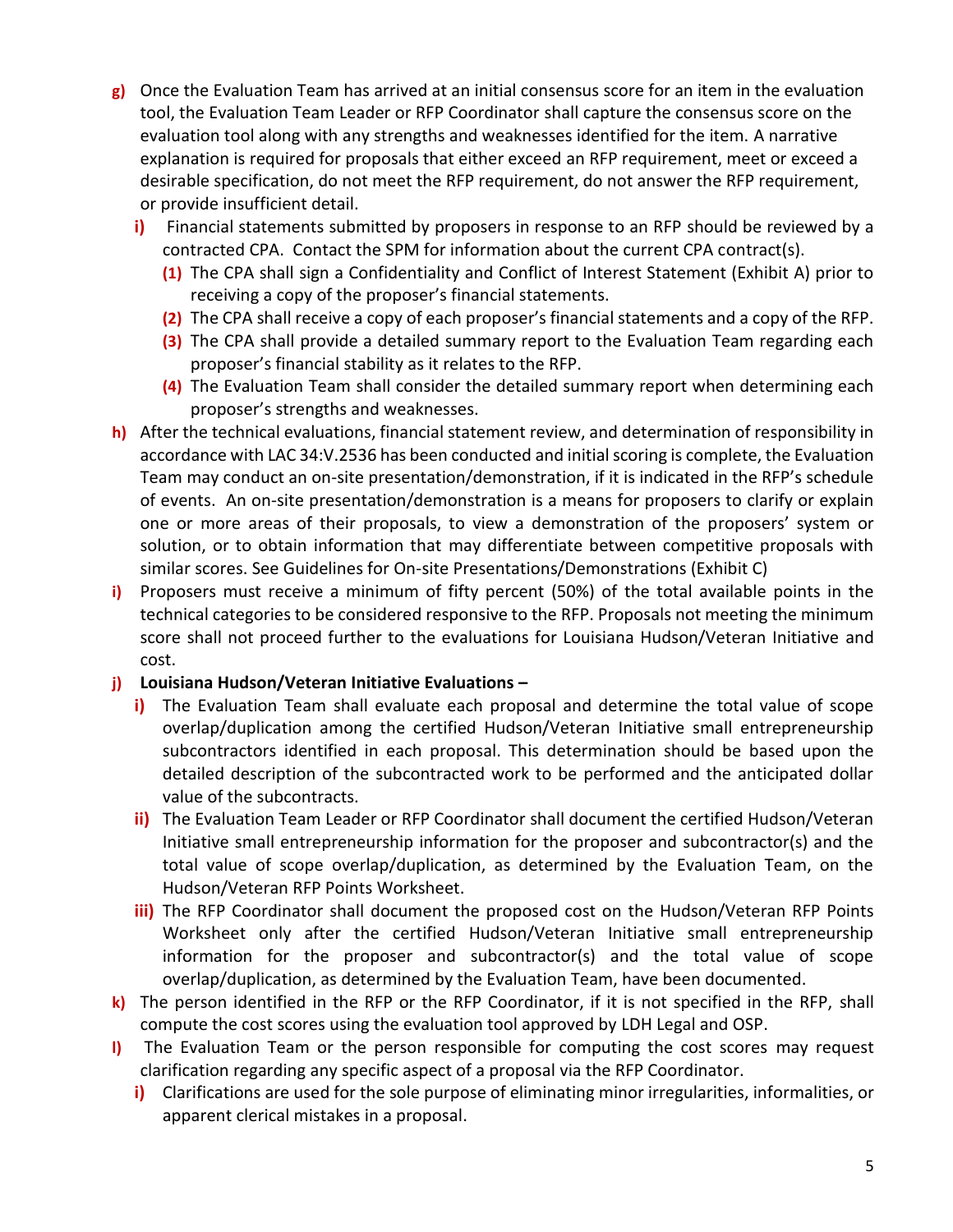- **ii)** A request for clarification must be in writing and must be reviewed by LDH Legal before it is provided to the proposer(s).
- **iii)** The RFP Coordinator must send the approved request for clarification to the proposer(s). Individual members of the Evaluation Team are prohibited from communicating with the proposers during the evaluation process.
- **iv)** The approved request for clarification must be provided to all proposers, if the clarification is applicable to all proposers.
- **v)** A request for clarification may not be used as an opportunity for the proposer to submit supplemental information or to change a response unless the submission or change is specifically requested as part of a request for clarification made available to all proposers.
- **vi) Responses to the request for clarification must be retained as part of the official project file.**
- **m)** After the initial evaluations and scoring are complete, the Evaluation Team may request a Best and Final Offer (BAFO), if the agency reserved its right to conduct a BAFO in the RFP, when proposers appear to have misunderstood the scope of work or services, it is needed to compare items or services that are fundamentally the same, the cost submitted by all proposers is too high, or the scores of two or more proposers are very close after evaluation. See Best and Final Offer Guidelines (Exhibit E).
- **n)** All members of the Evaluation Team must agree on the final score for each proposer.
- **o)** The Evaluation Team members must sign the evaluation tool after the initial evaluations and scoring are complete. For virtual Consensus Evaluation and Scoring meetings, the evaluation tool should reflect that the Consensus Evaluation and Scoring meetings were conducted virtually and that, by signing the evaluation tool, the evaluators certify that the virtual Consensus Evaluation and Scoring meetings were conducted confidentially.
- **p)** The Evaluation Team must recommend an award(s) based on the final technical and cost scores. The Evaluation Team may recommend multiple awards, if the RFP includes the option to award to one or more proposers.
- **q)** After the evaluation process is complete, including any on-site presentation/demonstration and/or BAFO, the signed evaluation tool must be turned in to the RFP Coordinator.
- **r) The evaluation tool and notes must be retained as part of the official project file.**
- **8) Communication:** The Evaluation Team shall not engage in any communication with proposers and/or discuss the proposals with anyone outside of the Evaluation Team. Evaluators shall not confer with other members of the Evaluation Team outside of Consensus Evaluation and Scoring meetings.

#### **Prior to the start of the evaluation process, each Evaluation Team member shall sign below and submit to the RFP Coordinator.**

#### **By signing below, you are acknowledging your acceptance and adherence to the evaluation policy.**

| Date | Print | Signature |  |
|------|-------|-----------|--|
|      |       |           |  |
|      |       |           |  |
|      |       |           |  |
|      |       |           |  |
|      |       |           |  |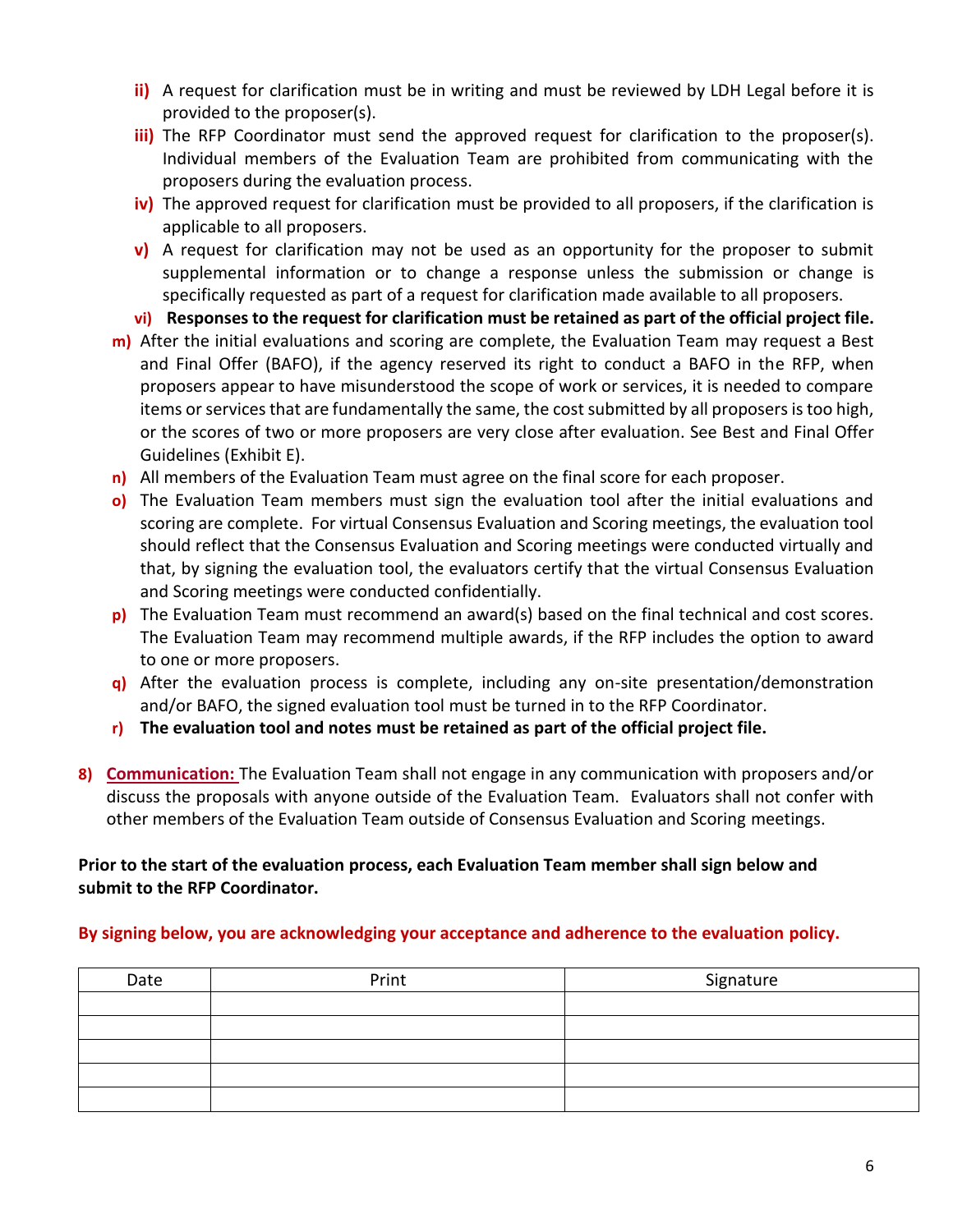EXHIBITS:

Exhibit A: Confidentiality and Conflict of Interest Statement

Exhibit B**:** Certification for the Receipt of Electronic Version of Proposals

Exhibit C: Guidelines for On-site Presentations / Demonstrations

Exhibit D: Individual or Group Evaluation Notes form

Exhibit E: Best and Final Offer Guidelines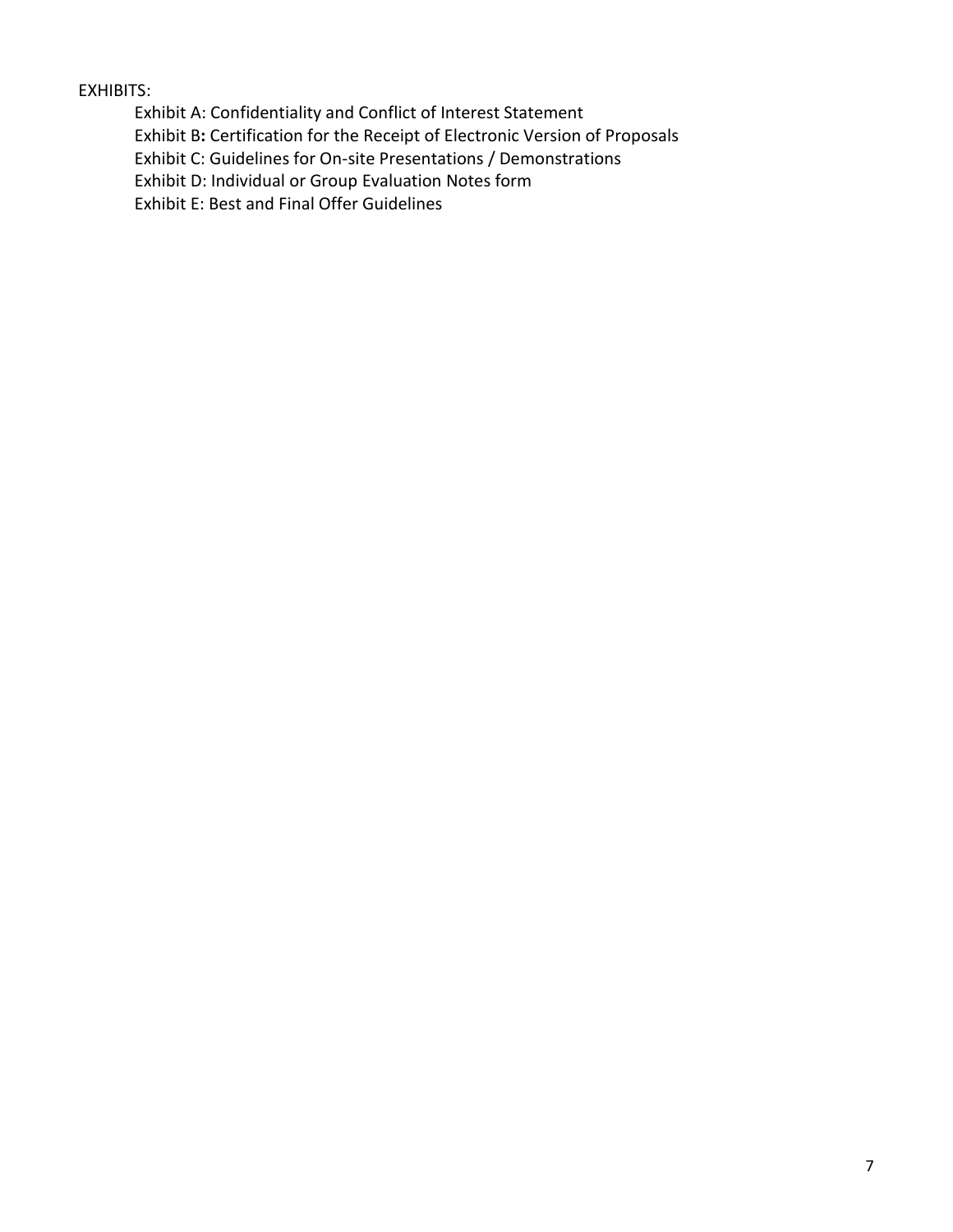# **CONFIDENTIALITY AND CONFLICT OF INTEREST STATEMENT**

I, the subject of the state of the state of the state of the state of the state of the state of the state of the state of the state of the state of the state of the state of the state of the state of the state of the state matter expertise, or designated to monitor or some other role for the Request for Proposals (RFP), will assist in the development and drafting of the RFP and/or review, evaluation, and scoring of proposals submitted in response to the RFP, and do hereby make the following declarations:

- 1. I have been informed of the confidential nature of the development and drafting of the RFP as well as the review, evaluation, and scoring of proposals submitted in response to the RFP.
- 2. I have been advised of the real or potential sensitivity and financial significance of the RFP and the evaluation and scoring of proposals submitted in response to the RFP.
- 3. I shall not disclose the contents of the RFP, any proposal, other documentation, or proceeding unless specifically authorized by the Bureau of Legal Services.
- 4. I understand that failure to comply with these confidentiality requirements may result in disciplinary action including: letter of reprimand, temporary suspension from my job without pay, or dismissal from my job.
- 5. To the best of my knowledge, information, and belief, NONE of the following persons<sup>2</sup> has any personal, financial, or economic interest in this RFP or in the potential award of a contract issued as a result of this RFP:
	- Myself.
	- Any member of my immediate family.<sup>3</sup>
	- Any member of my current household. $4$
	- Any entity in which I, a member of my immediate family, or a member of my current household exercises control or holds an ownership interest of twenty-five percent or greater.
	- Any person or entity in which I, a member of my immediate family, or a member of my current household have a substantial economic interest.<sup>5</sup>

<sup>&</sup>lt;sup>2</sup> "Person" is hereby defined as an individual or legal entity other than a governmental entity, or an agency thereof.

<sup>&</sup>lt;sup>3</sup> "Immediate family" is hereby defined as your spouse, your children, the spouses of your children, your brothers and their spouses, your sisters and their spouses, your parents, and the parents of your spouse.

<sup>&</sup>lt;sup>4</sup> "Household" is hereby defined as two or more individuals living in the same house, apartment, or other place of residence.

<sup>&</sup>lt;sup>5</sup> "Substantial economic interest" is hereby defined as an economic interest which is of greater benefit to the public servant or other person than to a general class or group of persons, except:

<sup>(</sup>a) The interest that the public servant has in his position, office, rank, salary, per diem, or other matter arising solely from his public employment or office.

<sup>(</sup>b) The interest that an elected official who is elected to a house, body, or authority has in a position or office of such house, body, or authority which is required to be filled by a member of such house, body, or authority by law, legislative rule, or home rule charter.

<sup>(</sup>c) The interest that a person has as a member of the general public.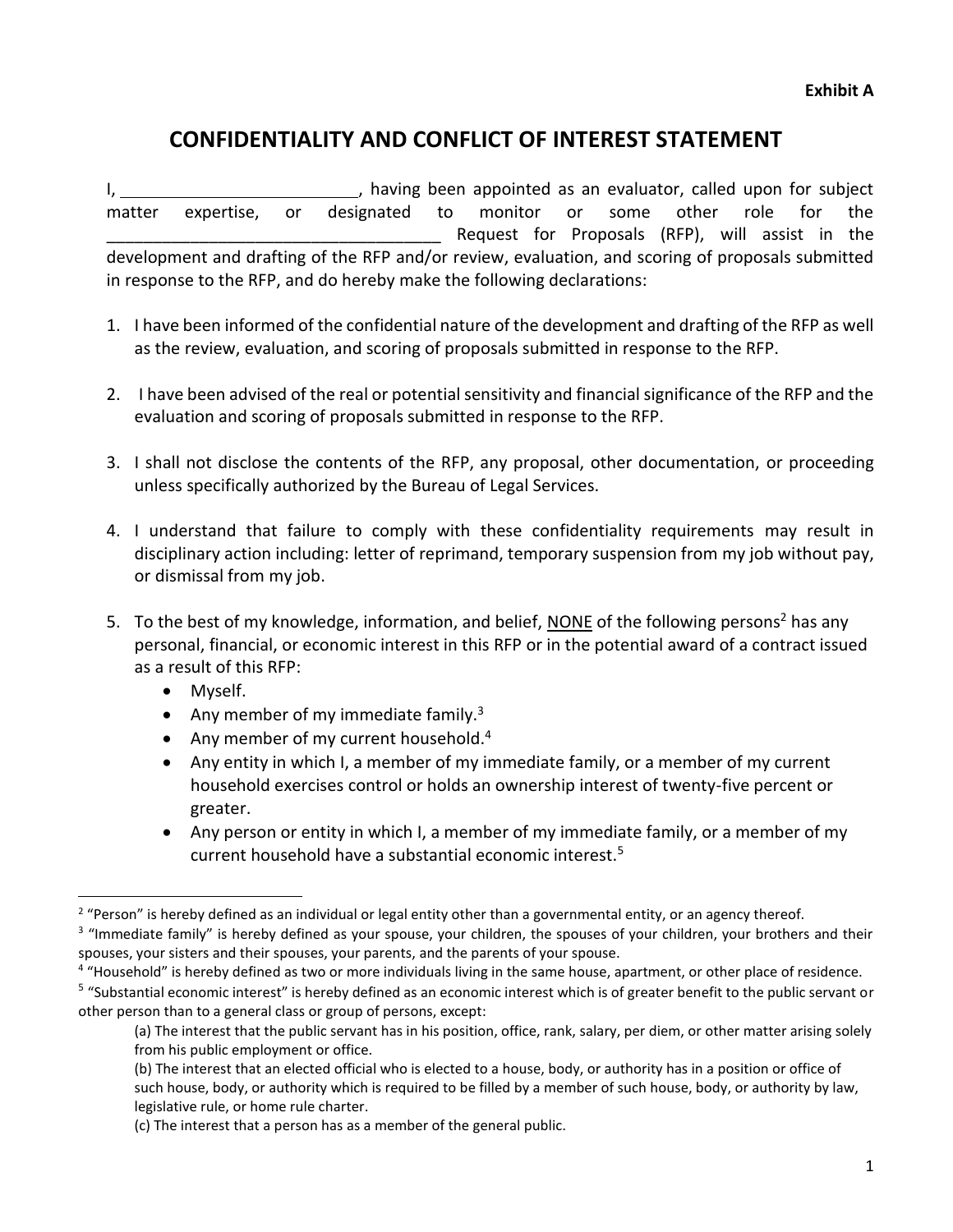- Any person or entity who owes anything of economic value to me, a member of my immediate family, or a member of my current household.
- Any entity in which I, a member of my immediate family, or a member of my current household hold the position of officer, director, trustee, partner, or employee.
- Any person or entity who is a party to an existing contract with me, a member of my immediate family, a member of my current household, or an entity in which I exercise control or own an interest of twenty-five percent or greater.
- 6. No potential contractor has given, paid, loaned, transferred, or delivered or offered to give, pay, loan, transfer, or deliver, directly or indirectly, to me anything of economic value as a gift or gratuity.
- 7. I shall disqualify myself from further participation if any of the aforementioned circumstances arise in the future.
- 8. I understand that I must comply with the Louisiana Code of Governmental Ethics (La. R.S. 42:1101 *et seq*.).
- 9. I shall immediately notify my supervisor if I become aware of any potential or actual conflict of interest, any potential or actual breach of confidentiality, or with any question(s).

By signing below, I acknowledge that I have read and understand the confidentiality and conflict of interest requirements set forth herein.

| Signature: |  |  |
|------------|--|--|
| Print:     |  |  |
| Date:      |  |  |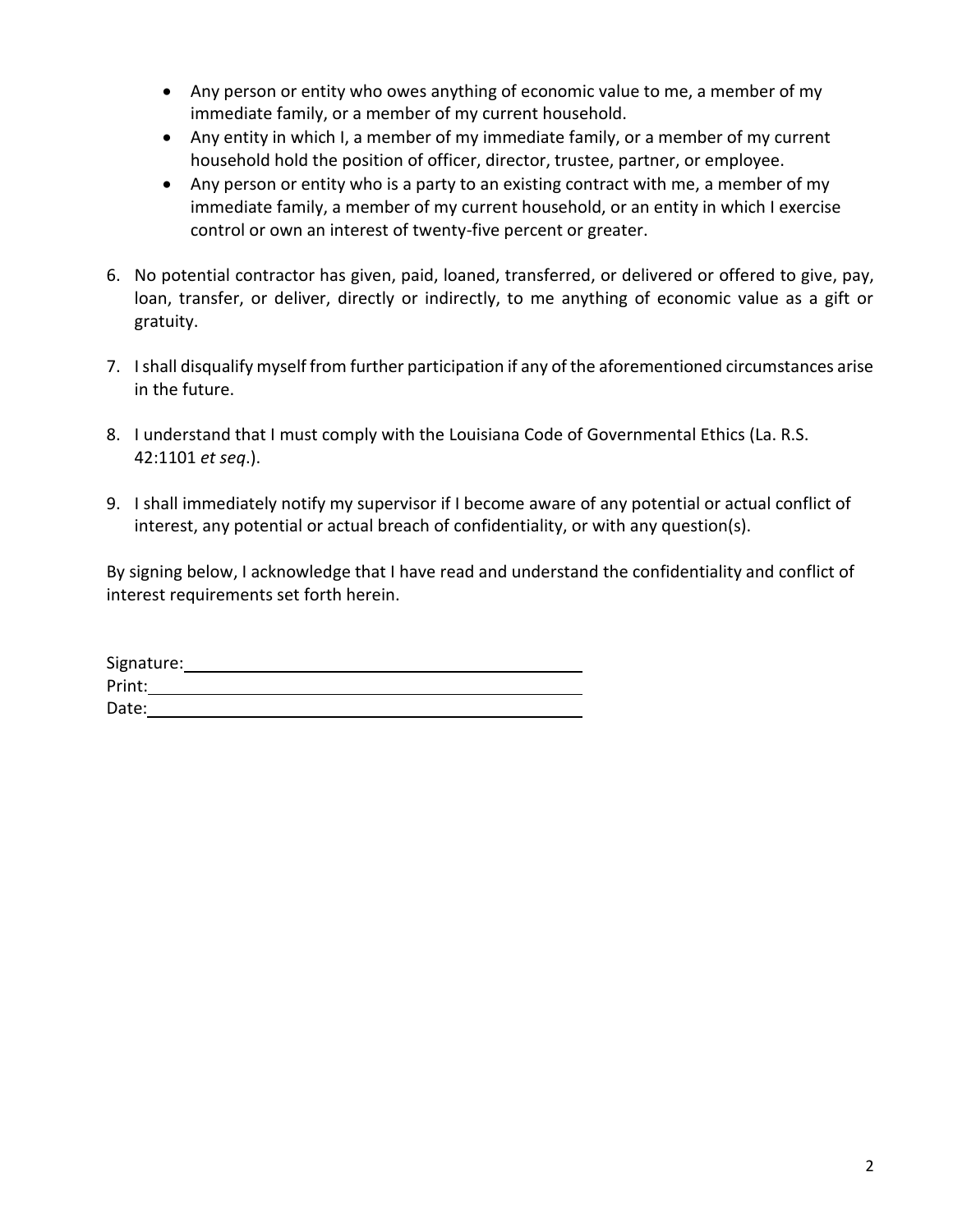# **CERTIFICATION FOR THE RECEIPT OF ELECTRONIC VERSION OF PROPOSALS**

The electronic version of the proposal(s) received by me as a member of the Evaluation Team for the review and scoring of the Request for Proposals will not be Request for Proposals will not be shared with anyone not participating in the scoring of the proposal(s). I will not save a copy of the proposal(s) to a non-state issued computer and will not copy the proposal(s) to any other device such as flash drive or equivalent device.

I, 1. Certify that I understand and will adhere to the statement above.

Signature Date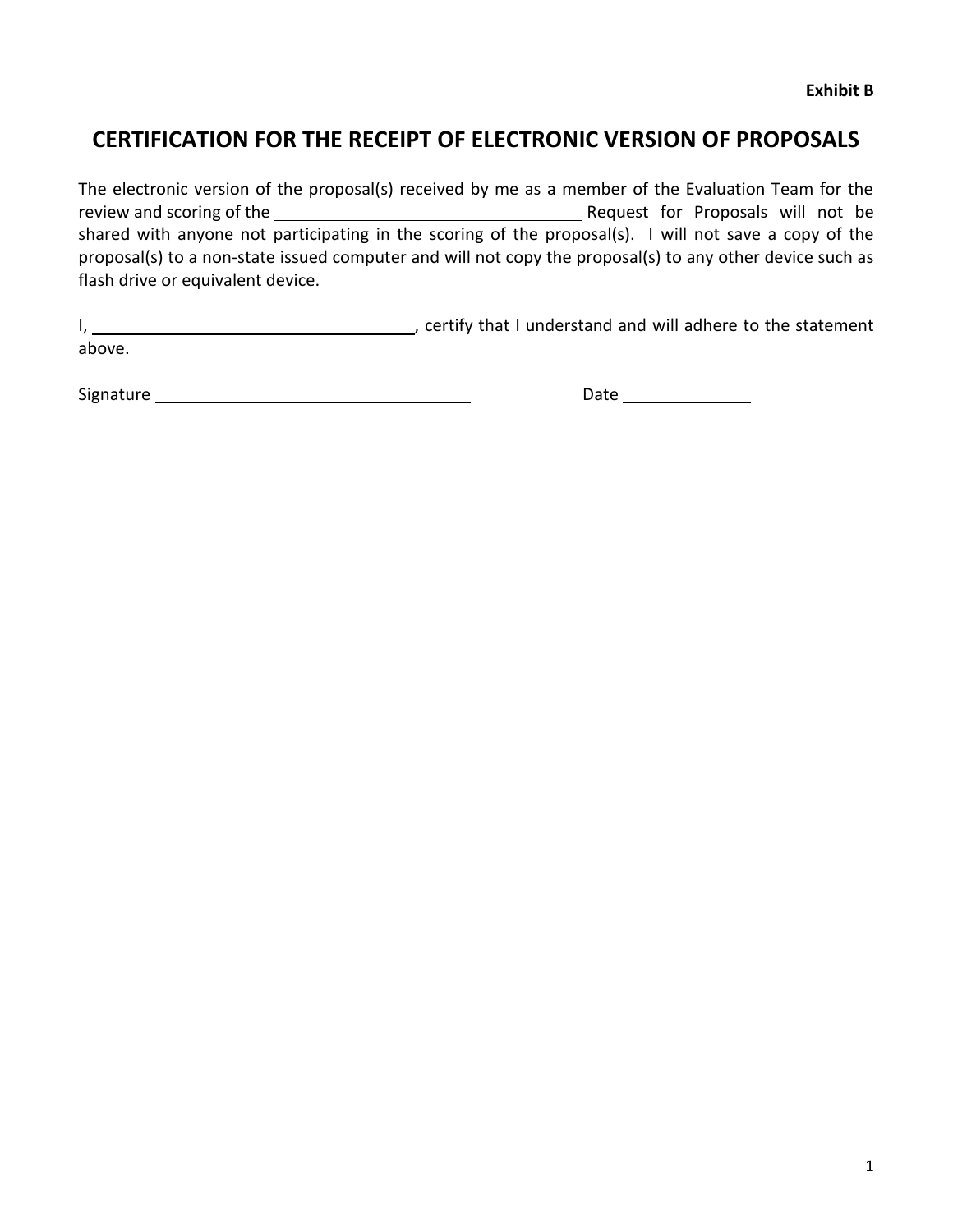# **Guidelines for On-site Presentations / Demonstrations**

- **1)** The Evaluation Team shall identify the topics to be discussed during the on-site presentation/demonstration, which may include the proposers' capabilities, plans and approaches, staffing resources, transition plans and sample tasks, and other non-cost information.
- **2)** Invitations to participate in the on-site presentation/demonstration must be provided to each proposer that receives at least 50% of the total technical points and should include the following information:
	- **a)** Date, time, and location of the proposer's on-site presentation/demonstration.
	- **b)** The topics that the proposer should address and the technical and management factors that should be covered.
	- **c)** The topics that must not be discussed during the presentation/demonstration.
	- **d)** The total amount of time that will be available for the presentation/demonstration.
	- **e)** Restrictions on communication/interaction between the State and the proposer before, during, and after the presentation/demonstration.
	- **f)** Statement that the presentation/demonstration will constitute clarification only and that changes to the written proposals are not allowed.
	- **g)** Description and characteristics of the presentation/demonstration site.
	- **h)** Rules governing the use of presentation media.
	- **i)** The anticipated number of State attendees for handouts.
	- **j)** Participation of proposed "key personnel" in the presentation/demonstration is encouraged.
	- **k)** Statement that the presentations/demonstrations will be recorded, if applicable.
- **3)** Attendance at on-site presentations/demonstrations shall be limited to the proposer's representatives, the Evaluation Team, the RFP Coordinator, the Statewide Program Manager for Contracts, Bureau of Legal Services staff, and Office of State Procurement staff and, when applicable, SMEs. Attendance should be documented for each presentation/demonstration conducted.
- **4)** All members of the Evaluation Team shall be present for the duration of all on-site presentations/demonstrations.
- **5)** Discussions during on-site presentations/demonstrations must be limited to the Evaluation Team and the proposer.
- **6)** Before each on-site presentation/demonstration, the Evaluation Team Leader should explain the ground rules – time allotments, restrictions on communication/interaction with the Evaluation Team, etc., and lead the discussions.
- **7)** A written list of questions may be presented to the proposer at the time of the invitation to participate in the on-site presentation/demonstration or questions can be asked during the on-site presentation/demonstration. Whether the questions are made available at the time of the invitation or asked during the presentation/demonstration, the questions must be limited to the proposer's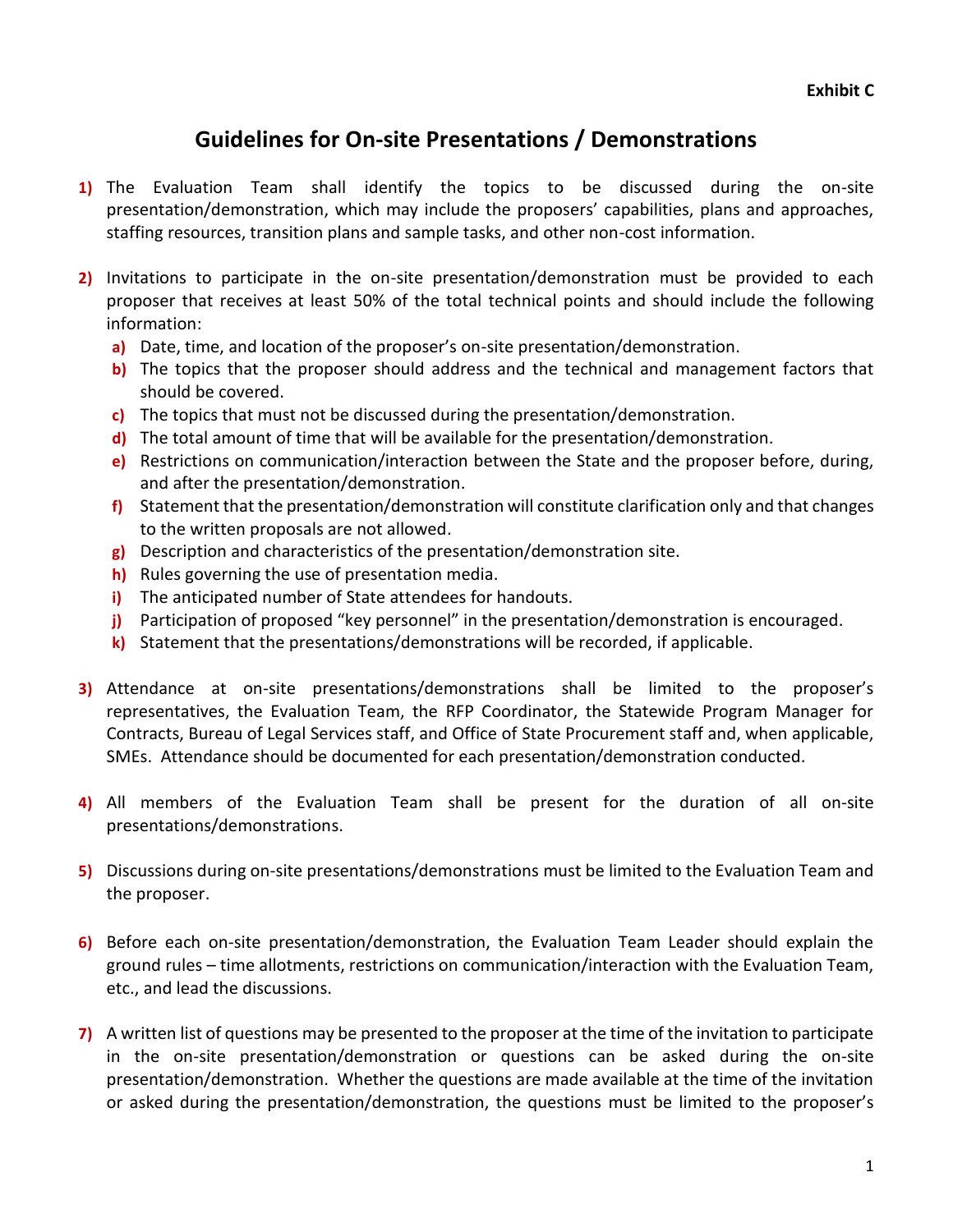proposal and documented for the file. Require responses to all the questions as a follow up to the presentation.

- **8)** Cost, uncertainties about the contents of the RFP, and past performance must not be discussed during on-site presentations/demonstrations. Additionally, the Evaluation Team must not disclose any information derived from proposals submitted by competing proposers.
- **9)** Changes or contradictions to the written proposals are not allowed.
- **10)** The Evaluation Team must evaluate the on-site presentation/demonstration and may adjust the proposers' original scores based upon information received in the on-site presentation/demonstration, using the original evaluation criteria. A Consensus Evaluation and Scoring meeting should be held as soon as practicable after all proposers' presentations/demonstrations are completed and written responses to all questions are reviewed.
- **11)** The Evaluation Team Leader or RFP Coordinator shall document the evaluation and scoring results on the evaluation tool for each proposer that participated in the on-site presentation/demonstration.
- **12)** The Evaluation Team must initial the evaluation tool after evaluation of the on-site presentation/demonstration is complete.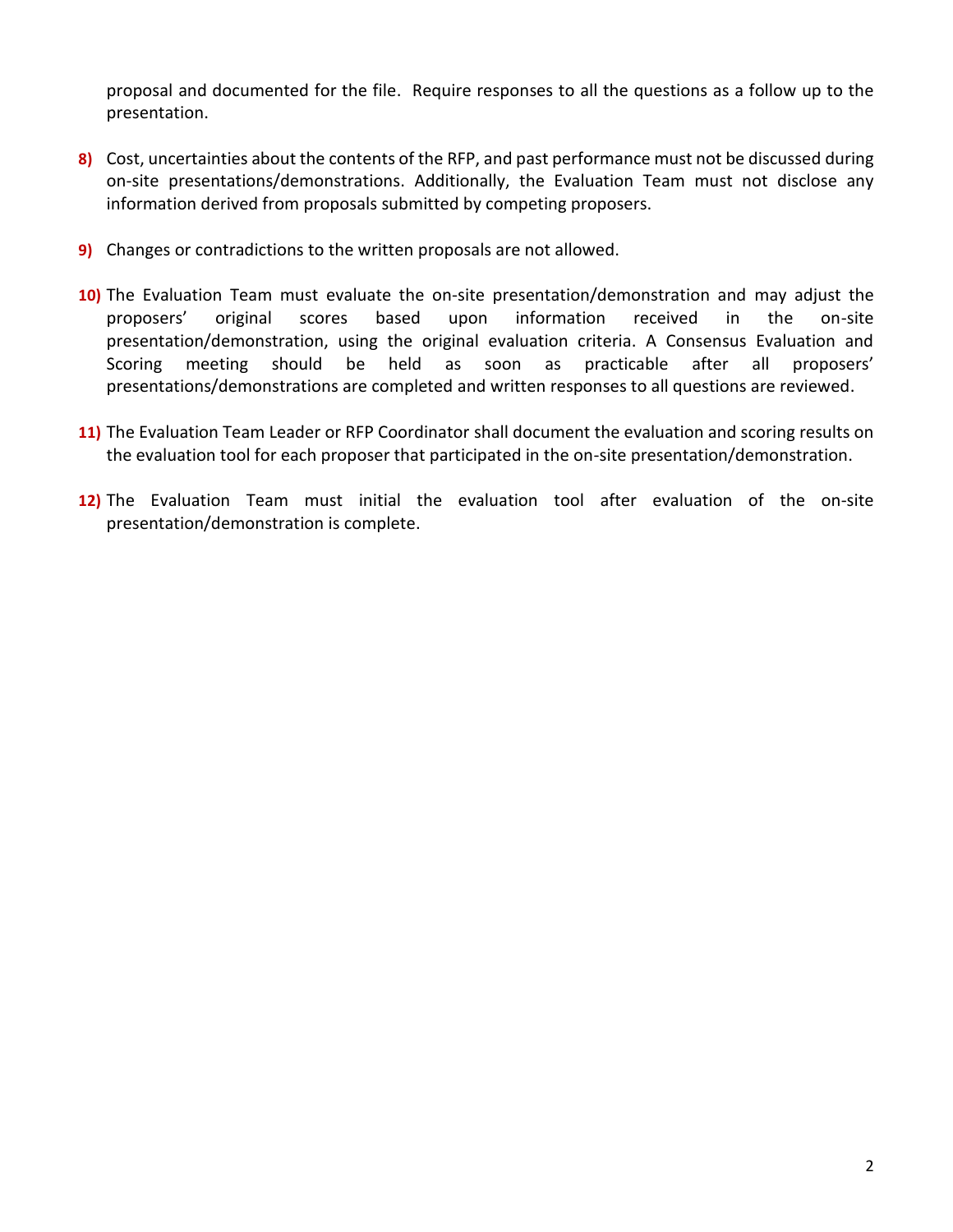**Exhibit D** 

#### **INDIVIDUAL OR GROUP EVALUATION NOTES**

**RFP Name and Number** 

**Proposal Name:** 

**Evaluator Name:** 

Date:

| <b>RPF SECTION</b> | <b>NOTES</b> |
|--------------------|--------------|
|                    |              |
|                    |              |
|                    |              |
|                    |              |
|                    |              |
|                    |              |
|                    |              |
|                    |              |